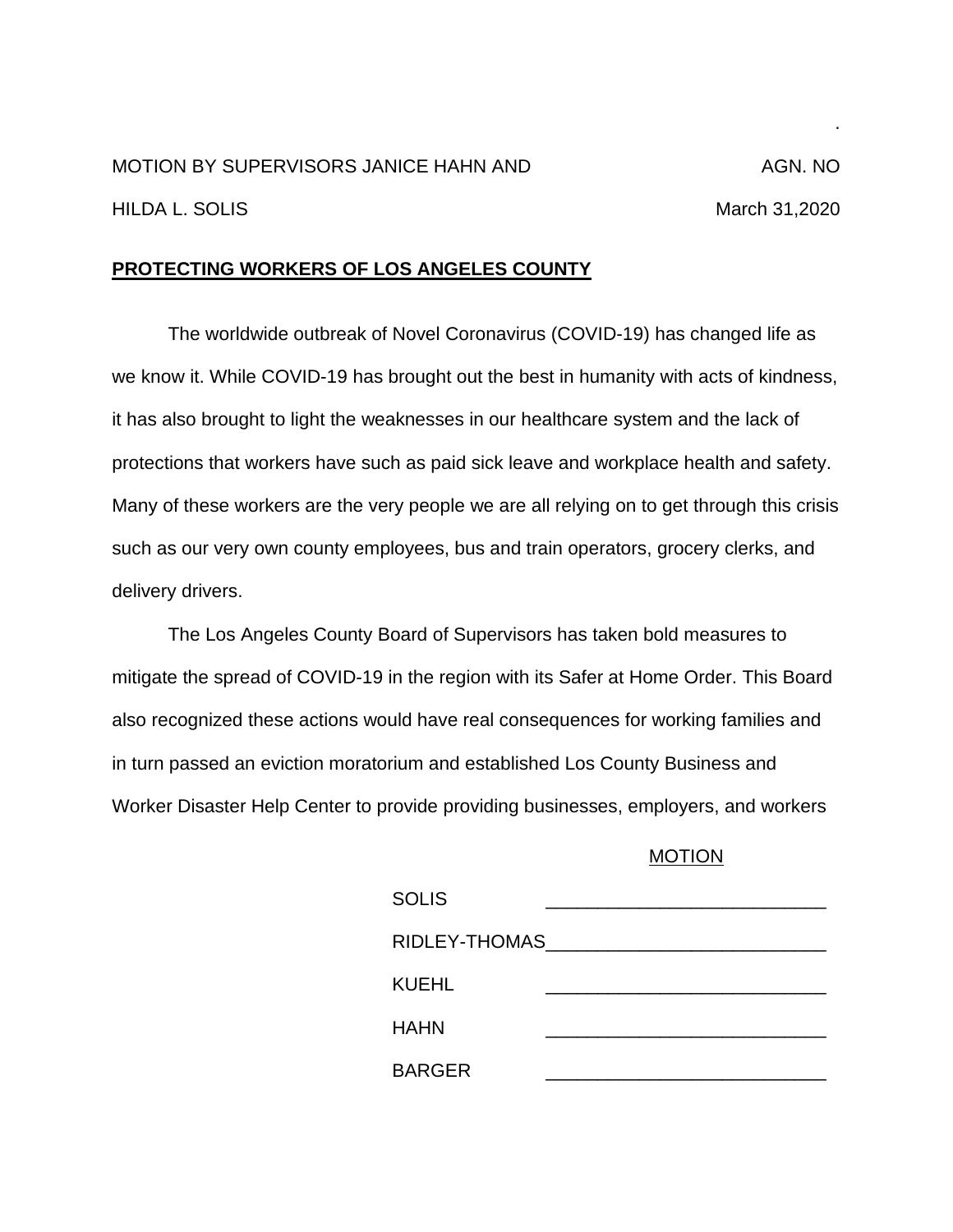centralized resources.

However, the unprecedented impacts to businesses and workers in Los Angeles region behoove this Board to take additional measures to further protect workers and their families under its jurisdiction.

**WE, THEREFORE, MOVE**, that the Chief Executive Officer, in consultation with County Counsel, the Department of Workforce Development Aging and Community Services and the Department of Consumer and Business Affairs, consult with labor representatives and report back in seven days on the feasibility of implementing the following health and safety protections for essential workers in unincorporated Los Angeles County, including:

- 1. The provision of paid sick leave policy requiring employers, located within the unincorporated areas of the County of Los Angeles and that fall under the jurisdiction of the County of Los Angeles, to provide its employees with 10 days or 80 hours of supplemental paid sick leave for COVID-19 related reasons for the term of the emergency, to ensure that workers who have symptoms can stay home to prevent the spread of COVID19 without an impact to their livelihood, consistent with recently enacted H.R. 6201 Federal Families First Coronavirus Response Act that addresses supplemental sick leave in response to the COVID-19 pandemic and other State and Federal codes and regulations.
- 2. The provision of "right of recall" for workers laid off due to the COVID19 pandemic to be first rehired and "worker retention" policies in case businesses file bankruptcies and/or are sold as a result of the COVID-19 crisis (e.g., hospitality industry consolidation).